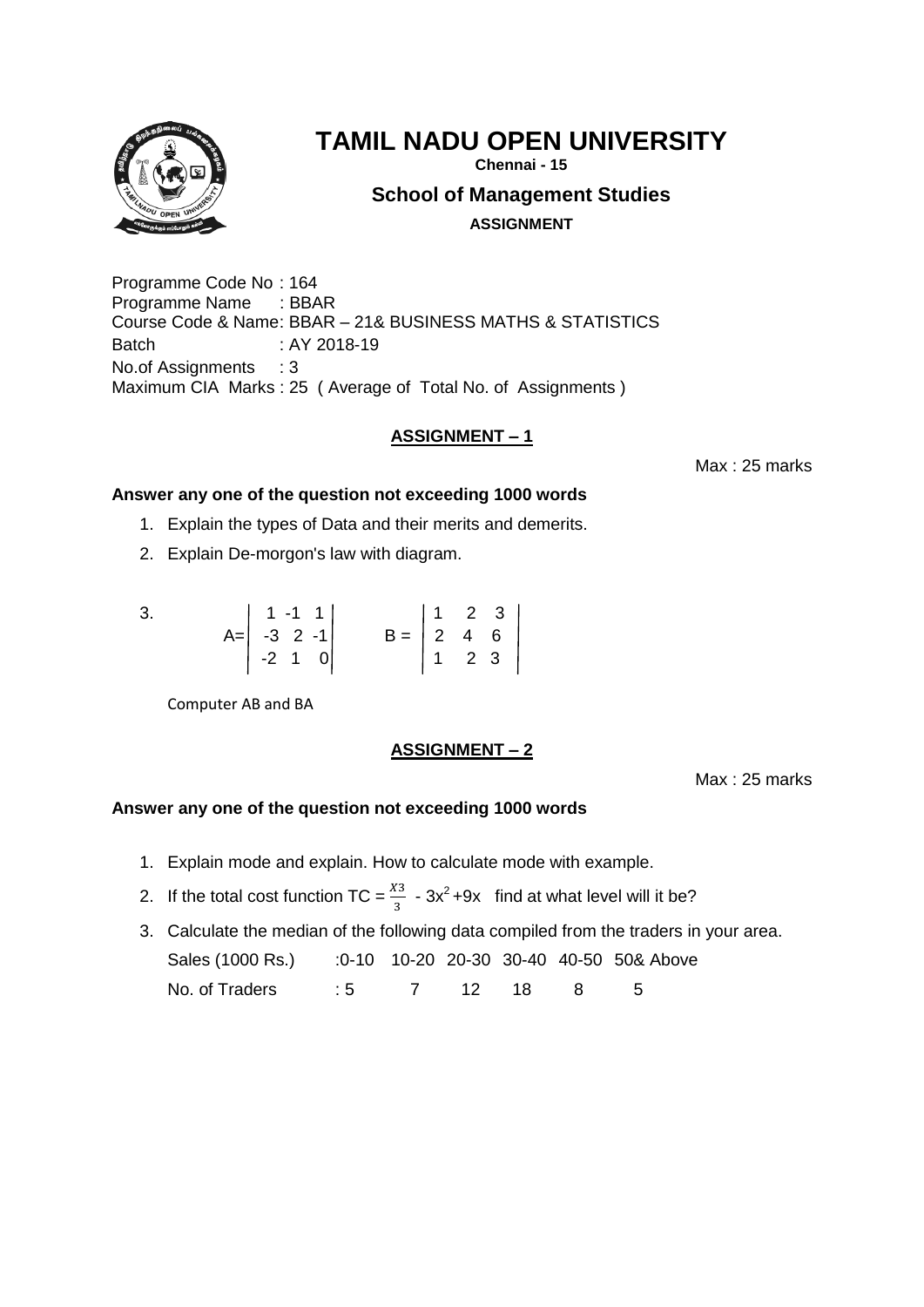## **ASSIGNMENT – 3**

Max : 25 marks

## **Answer any one of the question not exceeding 1000 words**

1. A sample of 100 students mark in a particular subject drawn from TNOU is given below. Compute the Mean Deviation.

| <b>Marks obtained</b> | <b>No. of Students</b> |  |
|-----------------------|------------------------|--|
| 30-34                 | 5                      |  |
| 35-39                 | 8                      |  |
| 40-44                 | 12                     |  |
| 45-49                 | 20                     |  |
| 50-54                 | 27                     |  |
| 55-59                 | 20                     |  |
| 60-64                 | ጸ                      |  |

2. The following table presents a sample data relating to number of study hours spent by students and their scores in examination find the least square regression line.

| Sampled Student | Hours of Study | Exam Grade |  |
|-----------------|----------------|------------|--|
|                 | 20             | 64         |  |
| 2               | 16             | 61         |  |
| 3               | 34             | 84         |  |
|                 | 23             | 70         |  |
| 5               | 27             | 88         |  |
| 6               | 32             | 92         |  |
|                 | 18             | 72         |  |
| 8               | 22             | 77         |  |

3. Following table shows the prices of Wheat and Rice over a period of time. Construct a simple aggregate price index number.

| Year | <b>Commodity</b><br><b>Price</b><br><b>Wheat</b><br><b>Rice</b> |     |
|------|-----------------------------------------------------------------|-----|
| 1961 | 554                                                             | 427 |
| 1962 | 559                                                             | 430 |
| 1963 | 673                                                             | 622 |
| 1964 | 692                                                             | 576 |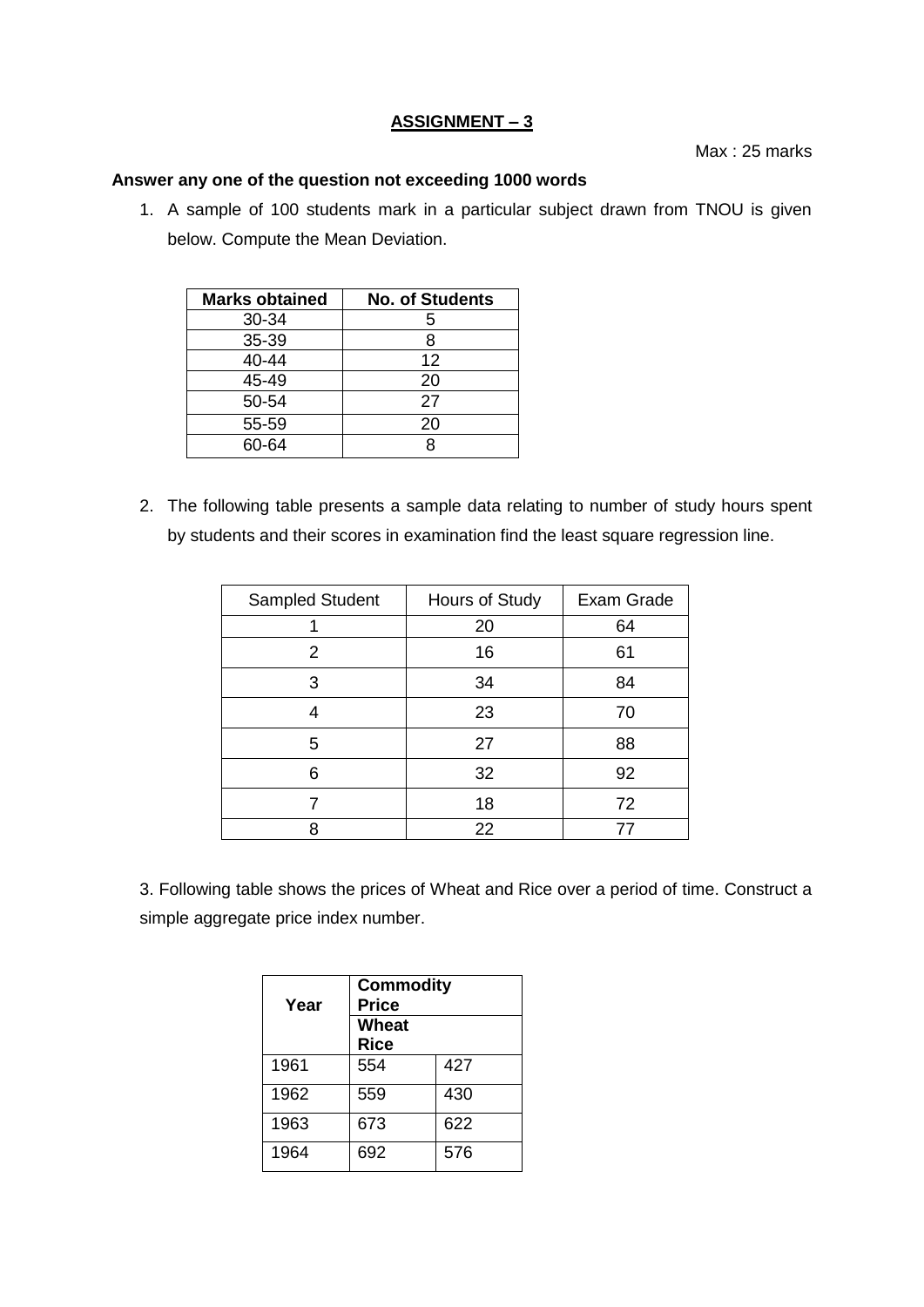

**Chennai - 15**

**School of Management Studies**

**ASSIGNMENT**

Programme Code No : 164 Programme Name : BBAR Course Code & Name: BBAR – 22 & BUSINESS COMMUNICATION Batch : AY 2018-19 No.of Assignments : 2 Maximum CIA Marks : 25 ( Average of Total No. of Assignments )

# **ASSIGNMENT – 1**

Max : 25 marks

## **Answer any one of the question not exceeding 1000 words**

- 1. Write a letter of refusal expressing inability to execute an order.
- 2. Draft a circular letter for change in the premiser.
- 3. Explain the stages in writing a collection letters.

# **ASSIGNMENT – 2**

Max : 25 marks

- 1. Draft a letter of notice of damage by fire with a request to settle the claim for damage.
- 2. Explain the important stages related to export correspondence.
- 3. Explain the modern forms of communication.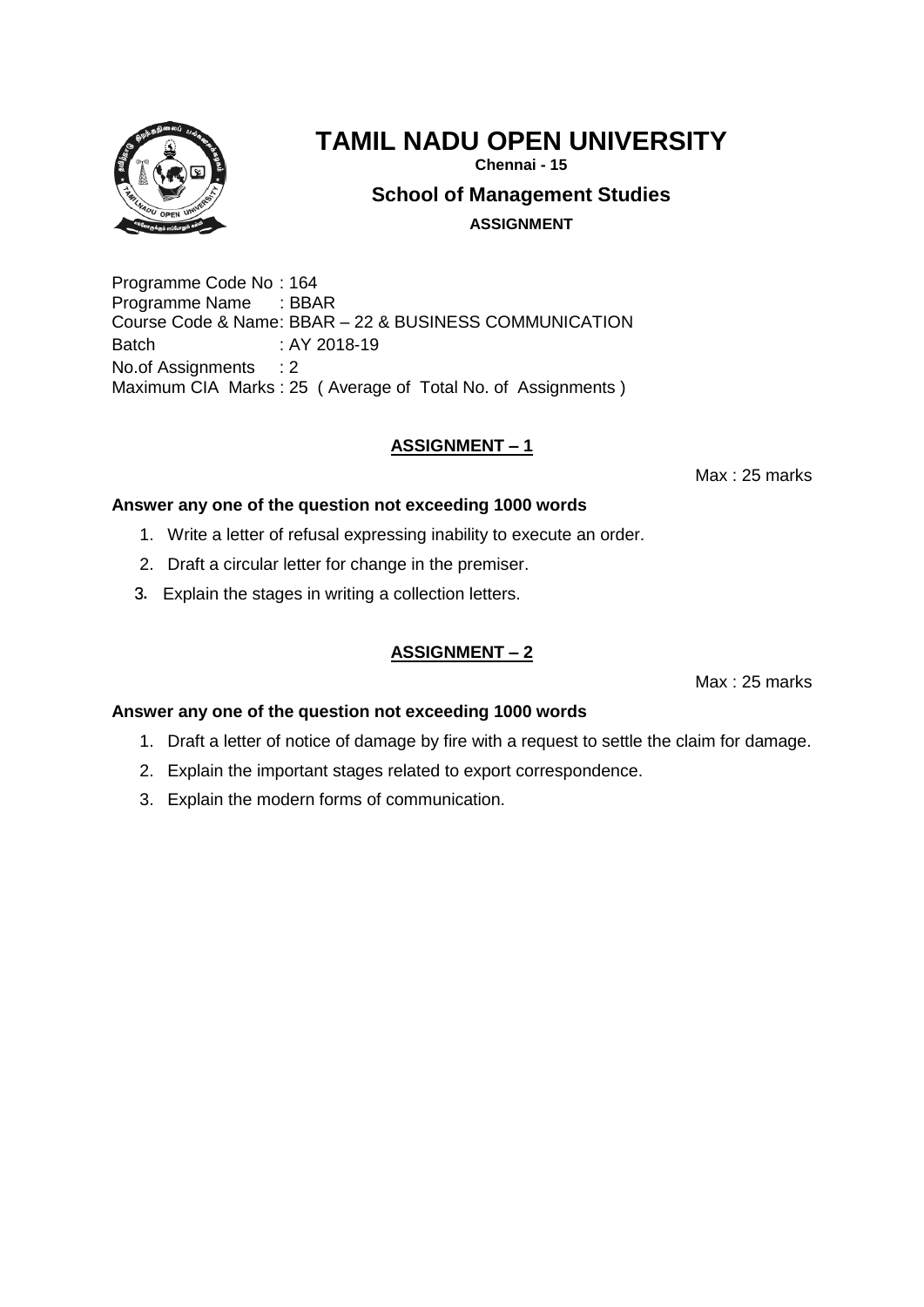

**Chennai - 15**

**School of Management Studies**

**ASSIGNMENT**

Programme Code No : 164 Programme Name : BBAR Course Code & Name: BBAR – 23 & MARKETING MANAGEMENT Batch : AY 2018-19 No.of Assignments :3 Maximum CIA Marks : 25 ( Average of Total No. of Assignments )

## **ASSIGNMENT – 1**

Max : 25 marks

## **Answer any one of the question not exceeding 1000 words**

- 1. Explain Bases of segmentation.
- 2. Elaborate the concepts marketing in new economy.
- 3. Explain the tools of marketing.

## **ASSIGNMENT – 2**

Max : 25 marks

#### **Answer any one of the question not exceeding 1000 words**

- 1. Specify the suitable strategies for different types of Buying Decisions.
- 2. Explain market strategy in detail.
- 3. Describe in the product classification.

#### **ASSIGNMENT – 3**

Max : 25 marks

- 1. Explain are the factors influencing pricing.
- 2. Describe in the functions of wholesalers.
- 3. Explain Sales forecasting in detail.

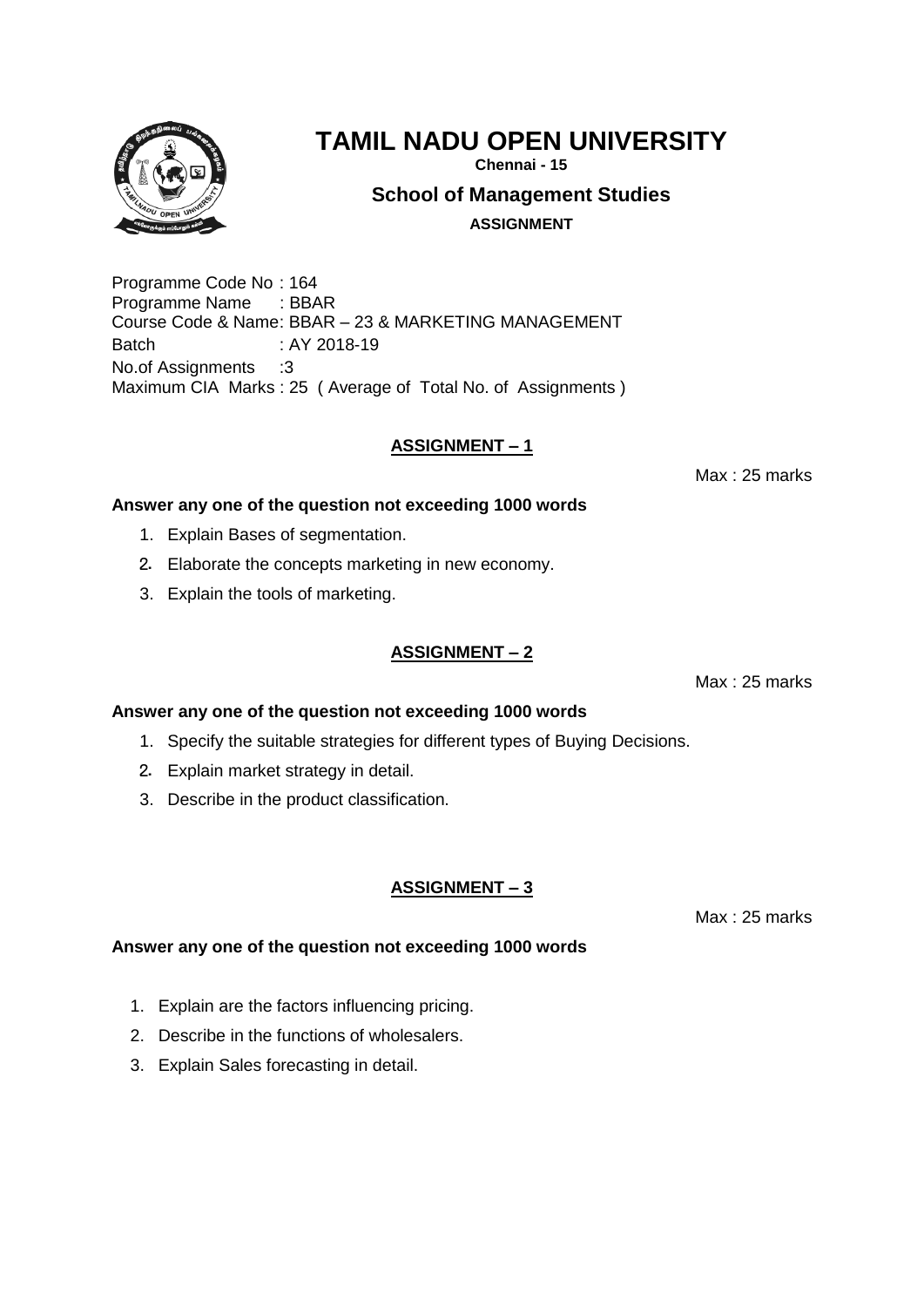**Chennai - 15**

**School of Management Studies**

**ASSIGNMENT**

Programme Code No : 164 Programme Name : BBAR Course Code & Name: BBAR – 24 & HUMAN RESOURCE MANAGEMENT Batch : AY 2018-19 No.of Assignments : 3 Maximum CIA Marks : 25 ( Average of Total No. of Assignments )

# **ASSIGNMENT – 1**

Max : 25 marks

# **Answer any one of the question not exceeding 1000 words**

- 1. Describe the Selection Process in detail.
- 2. Describe the functions and roles personnel manager.
- 3. Define man power planning. Describe the man power planning process in detail.

# **ASSIGNMENT – 2**

Max : 25 marks

# **Answer any one of the question not exceeding 1000 words**

- 1. Describe briefly the various methods of Performance Appraisal.
- 2. Define Incentive. Explain the various important incentive plans of wage payment.
- 3. Define Human Relations. Explain the fundamental concepts of Human Relations.

# **ASSIGNMENT – 3**

Max : 25 marks

- 1. Explain how labour turnover may be measured and controlled.
- 2. (i) What is meant by Collective Bargaining Agreement? What may be the items included in Collective Bargaining Agreement? (ii) How does Collective Bargaining fair in India? Give suggestions to improve it.
- 3. Define Grievance. Explain Grievance Procedure, the benefits and desirable features of Grievance Procedure.